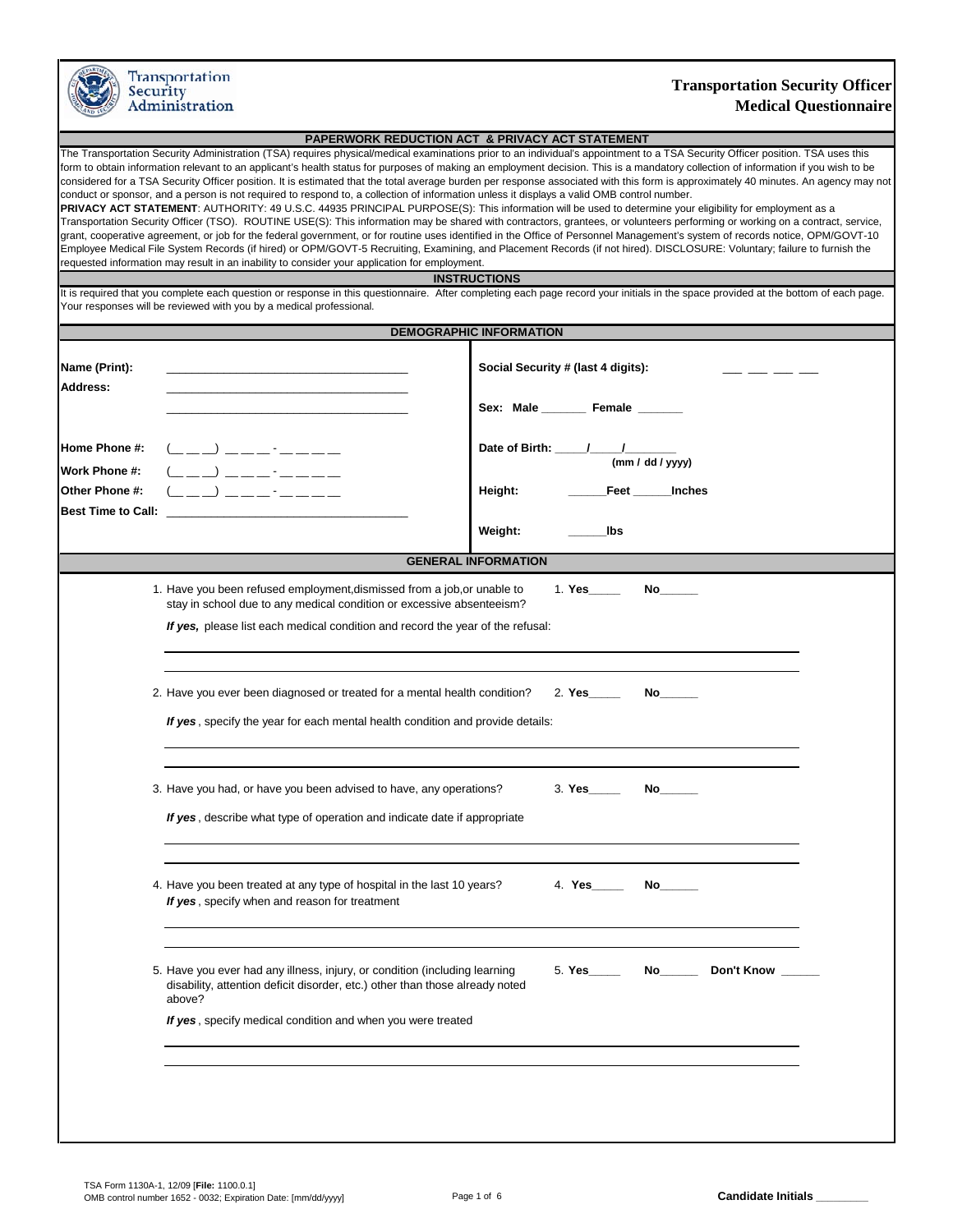|                | <b>GENERAL INFORMATION (continued)</b> |                                                                                                                                                                                                                                                                                                                          |                                      |                                                                                                                                                                                                                                                                                 |  |                         |  |                                                 |                                                                                                                 |                                         |
|----------------|----------------------------------------|--------------------------------------------------------------------------------------------------------------------------------------------------------------------------------------------------------------------------------------------------------------------------------------------------------------------------|--------------------------------------|---------------------------------------------------------------------------------------------------------------------------------------------------------------------------------------------------------------------------------------------------------------------------------|--|-------------------------|--|-------------------------------------------------|-----------------------------------------------------------------------------------------------------------------|-----------------------------------------|
|                |                                        | 6. Have you consulted or been treated by clinics, physicians, healers, or<br>other practitioners within the past year for anything other than minor<br>illnesses?<br>If yes, provide an explanation and the name of doctor consulted and/or the hospital/clinic                                                          |                                      |                                                                                                                                                                                                                                                                                 |  |                         |  | 6. Yes                                          |                                                                                                                 |                                         |
|                |                                        |                                                                                                                                                                                                                                                                                                                          |                                      |                                                                                                                                                                                                                                                                                 |  |                         |  |                                                 |                                                                                                                 |                                         |
|                |                                        | 7. Have you ever been rejected for military service or law enforcement<br>7. Yes<br>No literature and the set of the set of the set of the set of the set of the set of the set of the set of the s<br>position(s) because of physical, mental, or other medical reasons?<br>If yes, give date and reason for rejection: |                                      |                                                                                                                                                                                                                                                                                 |  |                         |  |                                                 |                                                                                                                 |                                         |
|                |                                        |                                                                                                                                                                                                                                                                                                                          |                                      | 8. Have you ever been discharged from military service or a law<br>enforcement position because of physical, mental, or other reasons?<br>If yes, give date and reason. If military discharge, list type (e.g., honorable, other than honorable, for unfitness, unsuitability): |  |                         |  | 8. Yes_____                                     | No                                                                                                              |                                         |
|                |                                        | work related injury or illness?                                                                                                                                                                                                                                                                                          |                                      | 9. Have you ever received a pension or compensation for a disability or<br>If yes, complete the chart below for each occurrence:                                                                                                                                                |  |                         |  | 9. Yes                                          | No the set of the set of the set of the set of the set of the set of the set of the set of the set of the set o |                                         |
|                |                                        | <b>Disability</b>                                                                                                                                                                                                                                                                                                        | Year<br><b>Disability</b><br>Granted | Disability related to which body system?<br>Check one.                                                                                                                                                                                                                          |  | % Disability<br>Granted |  | <b>Duration of Disability</b><br>(Years/Months) |                                                                                                                 | Is disability<br>permanent?<br>(Yes/No) |
|                |                                        | $\mathbf{1}$                                                                                                                                                                                                                                                                                                             |                                      | Musculoskeletal<br>Mental Health<br>Other                                                                                                                                                                                                                                       |  |                         |  |                                                 |                                                                                                                 |                                         |
|                |                                        | 2                                                                                                                                                                                                                                                                                                                        |                                      | Musculoskeletal<br>Mental Health<br>Other                                                                                                                                                                                                                                       |  |                         |  |                                                 |                                                                                                                 |                                         |
|                |                                        | 3                                                                                                                                                                                                                                                                                                                        |                                      | Musculoskeletal<br>Mental Health<br>Other                                                                                                                                                                                                                                       |  |                         |  |                                                 |                                                                                                                 |                                         |
|                |                                        |                                                                                                                                                                                                                                                                                                                          |                                      |                                                                                                                                                                                                                                                                                 |  |                         |  | 10. Yes                                         | No the set of the set of the set of the set of the set of the set of the set of the set of the set of the set o |                                         |
|                |                                        | 10. Do you have a valid driver's license?<br>11. Are you taking any prescription medications?<br>11. Yes<br>No_<br>If yes, list all current prescription medications and check the box that best describes how often you take each medication                                                                            |                                      |                                                                                                                                                                                                                                                                                 |  |                         |  |                                                 |                                                                                                                 |                                         |
|                |                                        |                                                                                                                                                                                                                                                                                                                          |                                      | <b>Name of Medication</b>                                                                                                                                                                                                                                                       |  | <b>Daily</b>            |  | Weekly                                          |                                                                                                                 | <b>Monthly or Less</b>                  |
|                |                                        |                                                                                                                                                                                                                                                                                                                          |                                      |                                                                                                                                                                                                                                                                                 |  |                         |  |                                                 |                                                                                                                 |                                         |
|                |                                        |                                                                                                                                                                                                                                                                                                                          |                                      |                                                                                                                                                                                                                                                                                 |  |                         |  |                                                 |                                                                                                                 |                                         |
|                |                                        |                                                                                                                                                                                                                                                                                                                          |                                      |                                                                                                                                                                                                                                                                                 |  |                         |  |                                                 |                                                                                                                 |                                         |
|                |                                        |                                                                                                                                                                                                                                                                                                                          |                                      |                                                                                                                                                                                                                                                                                 |  |                         |  |                                                 |                                                                                                                 |                                         |
|                |                                        |                                                                                                                                                                                                                                                                                                                          |                                      |                                                                                                                                                                                                                                                                                 |  |                         |  |                                                 |                                                                                                                 |                                         |
|                |                                        |                                                                                                                                                                                                                                                                                                                          |                                      |                                                                                                                                                                                                                                                                                 |  |                         |  |                                                 |                                                                                                                 |                                         |
| <b>VISION:</b> |                                        |                                                                                                                                                                                                                                                                                                                          |                                      |                                                                                                                                                                                                                                                                                 |  |                         |  |                                                 |                                                                                                                 |                                         |
|                |                                        |                                                                                                                                                                                                                                                                                                                          |                                      | 1. Do you have a total loss of vision in your right eye?                                                                                                                                                                                                                        |  |                         |  | 1. Yes                                          | No l                                                                                                            |                                         |
|                |                                        |                                                                                                                                                                                                                                                                                                                          |                                      | 2. Do you have a total loss of vision in your left eye?                                                                                                                                                                                                                         |  |                         |  | 2. Yes                                          | No                                                                                                              |                                         |
|                |                                        | 3. Have you had any type of eye surgery (such as Lasik,<br>cataracts, etc.) in the past year?                                                                                                                                                                                                                            |                                      |                                                                                                                                                                                                                                                                                 |  |                         |  | 3. Yes                                          | No l                                                                                                            |                                         |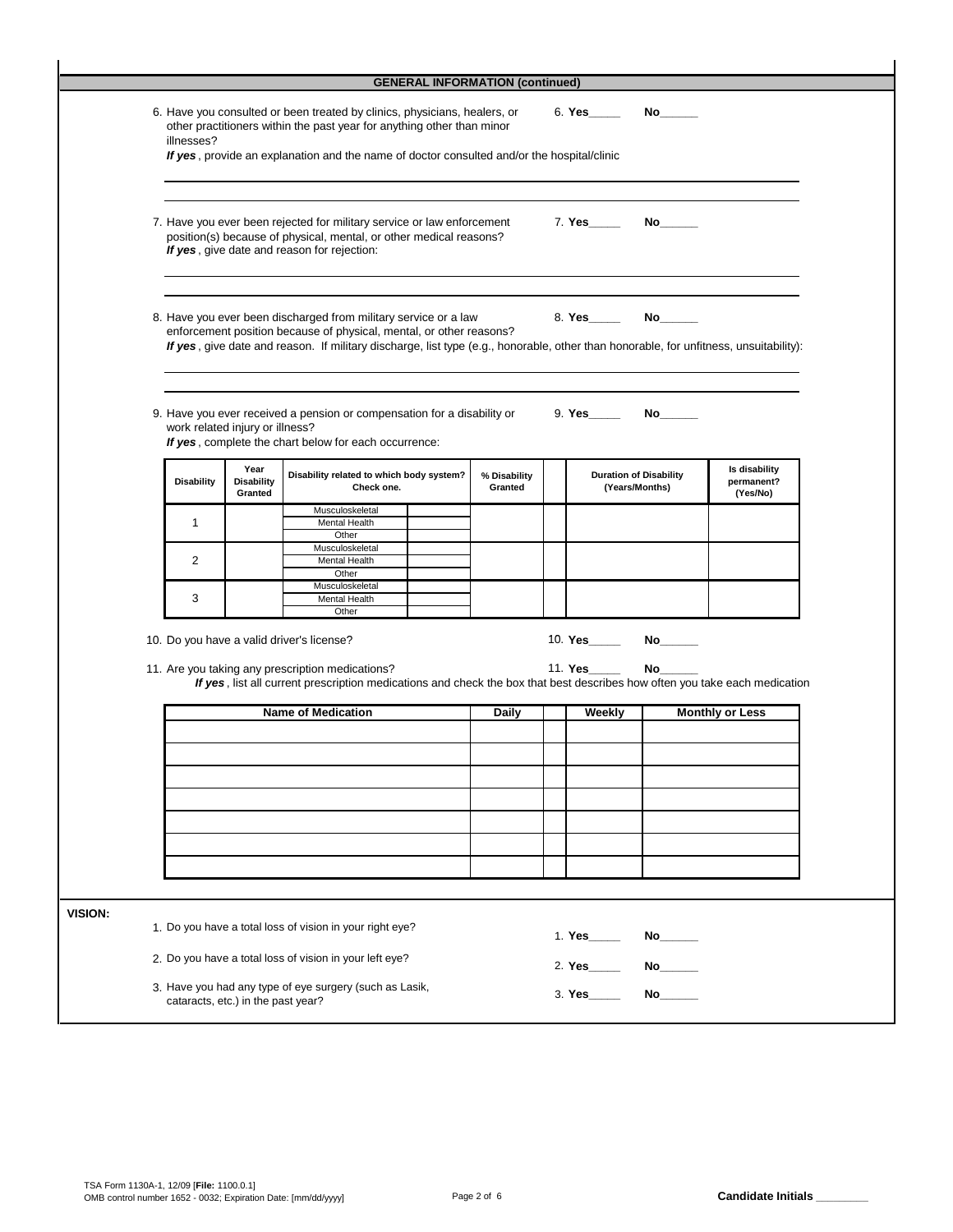|                          | <b>MEDICAL HISTORY</b>                                                                     |                                                                                                                 |                                    |                                        |
|--------------------------|--------------------------------------------------------------------------------------------|-----------------------------------------------------------------------------------------------------------------|------------------------------------|----------------------------------------|
| <b>HEARING:</b>          |                                                                                            |                                                                                                                 |                                    |                                        |
|                          | 1. Do you have a total loss of hearing in your right ear?                                  | 1. Yes_____                                                                                                     |                                    | Don't Know ______                      |
|                          | 2. Do you have a total loss of hearing in your left ear?                                   | 2. Yes_____                                                                                                     |                                    | No___________ Don't Know _______       |
|                          | 3. Do you wear hearing aids?                                                               | 3. Yes                                                                                                          |                                    |                                        |
|                          | If yes, is it a CROS style hearing aid?                                                    | Yes                                                                                                             |                                    |                                        |
|                          |                                                                                            |                                                                                                                 |                                    |                                        |
| <b>CARDIOVASCULAR:</b>   | Have you EVER had or experienced any of the following?                                     |                                                                                                                 |                                    |                                        |
|                          | 1. Chest pains                                                                             |                                                                                                                 |                                    |                                        |
|                          | If yes, has your doctor prescribed heart medication for this?                              | 1. Yes_____<br>Yes $\_\_$                                                                                       | No                                 |                                        |
|                          | 2. Palpitations (rapid or skipped heart beat)                                              |                                                                                                                 |                                    | No__________Don't Know _______         |
|                          |                                                                                            | $2.$ Yes_____                                                                                                   |                                    | No____________ Don't Know ________     |
|                          | If yes, are you receiving treatment?                                                       | Yes                                                                                                             |                                    | Don't Know _____                       |
|                          | 3. Heart murmur                                                                            |                                                                                                                 |                                    | No____________ Don't Know ________     |
|                          | If yes, has anyone ever recommended heart valve replacement?<br>4. Heart valve replacement | Yes $\qquad$                                                                                                    |                                    | No <sub>______</sub> Don't Know _____  |
|                          |                                                                                            | 4. Yes ____<br>5. Yes_____                                                                                      | $\mathsf{No}$                      |                                        |
|                          | 5. Past history or diagnosis of heart disease                                              |                                                                                                                 | $\mathsf{No}$                      |                                        |
|                          | 6. Coronary bypass surgery or other heart surgery                                          | 6. Yes ______                                                                                                   |                                    |                                        |
|                          | 7. Heart attack or stroke                                                                  | 7. Yes_____                                                                                                     |                                    |                                        |
|                          | 8. Abnormal EKG or stress test result                                                      | 8. Yes______                                                                                                    |                                    |                                        |
|                          | 9. Pacemaker or implanted defibrillator                                                    | 9. Yes_____                                                                                                     |                                    |                                        |
|                          | a. Pacemaker?                                                                              | a. Yes_____                                                                                                     |                                    |                                        |
|                          | b. Implanted defibrillator?                                                                | b. Yes _______                                                                                                  |                                    |                                        |
|                          | 10. High blood pressure                                                                    | 10. Yes                                                                                                         |                                    | Don't Know ______                      |
|                          | 11. Circulatory problems (e.g., Raynaud's disease, swelling of ankles, leg                 |                                                                                                                 |                                    |                                        |
|                          | pains, numbness in feet or hands)                                                          | 11. Yes_____                                                                                                    |                                    | Don't Know _____                       |
|                          | 12. Cramps in legs                                                                         | 12. Yes_____                                                                                                    |                                    |                                        |
|                          | 13. Phlebitis or blood clots                                                               | 13. Yes                                                                                                         |                                    | No Don't Know                          |
|                          | 1. Problems breathing, wheezing, persistent cough or shortness of breath                   | 1. Yes                                                                                                          | If yes, how long ago? ____         |                                        |
|                          | 2. Bronchitis                                                                              | 2. Yes_____                                                                                                     |                                    | No <sub>_____</sub> Don't Know _____   |
|                          |                                                                                            |                                                                                                                 | If yes, how long ago?              |                                        |
|                          | 3. Blood in sputum or when coughing                                                        | 3. Yes                                                                                                          |                                    | No Don't Know                          |
|                          |                                                                                            |                                                                                                                 | If yes, how long ago? ___________  |                                        |
|                          | 4. Past history or diagnosis of lung disease                                               | 4. Yes_____                                                                                                     | <b>No______</b>                    |                                        |
|                          |                                                                                            |                                                                                                                 | If yes, how long ago?              |                                        |
|                          | 5. History of tuberculosis                                                                 | 5. Yes the set of the set of the set of the set of the set of the set of the set of the set of the set of the s |                                    |                                        |
|                          |                                                                                            |                                                                                                                 | If yes, how long ago? ____________ |                                        |
|                          | 6. Positive TB test                                                                        |                                                                                                                 |                                    |                                        |
|                          |                                                                                            |                                                                                                                 | If yes, how long ago?              |                                        |
|                          | 7. Asthma                                                                                  |                                                                                                                 |                                    |                                        |
|                          |                                                                                            |                                                                                                                 | If yes, how long ago?              |                                        |
| <b>GASTROINTESTINAL:</b> | Have you EVER had or experienced any of the following?                                     |                                                                                                                 |                                    |                                        |
|                          |                                                                                            |                                                                                                                 |                                    |                                        |
|                          | 1. Persistent stomach or abdominal pain                                                    |                                                                                                                 |                                    |                                        |
|                          |                                                                                            |                                                                                                                 | If yes, how long ago?              |                                        |
|                          | 2. Persistent diarrhea or constipation                                                     |                                                                                                                 |                                    |                                        |
|                          | 3. Blood in stool                                                                          |                                                                                                                 | If yes, how long ago?              |                                        |
|                          |                                                                                            |                                                                                                                 | If yes, how long ago?              |                                        |
| <b>HEPATIC:</b>          | Have you EVER had or experienced any of the following?                                     |                                                                                                                 |                                    |                                        |
|                          | 1. Liver disease, jaundice or history of cirrhosis                                         |                                                                                                                 |                                    | 1. Yes _____ No______ Don't Know _____ |
|                          |                                                                                            |                                                                                                                 | If yes, how long ago?              |                                        |
|                          | 2. Hepatitis                                                                               |                                                                                                                 |                                    |                                        |
|                          |                                                                                            |                                                                                                                 | If yes, how long ago?              |                                        |
|                          |                                                                                            |                                                                                                                 |                                    |                                        |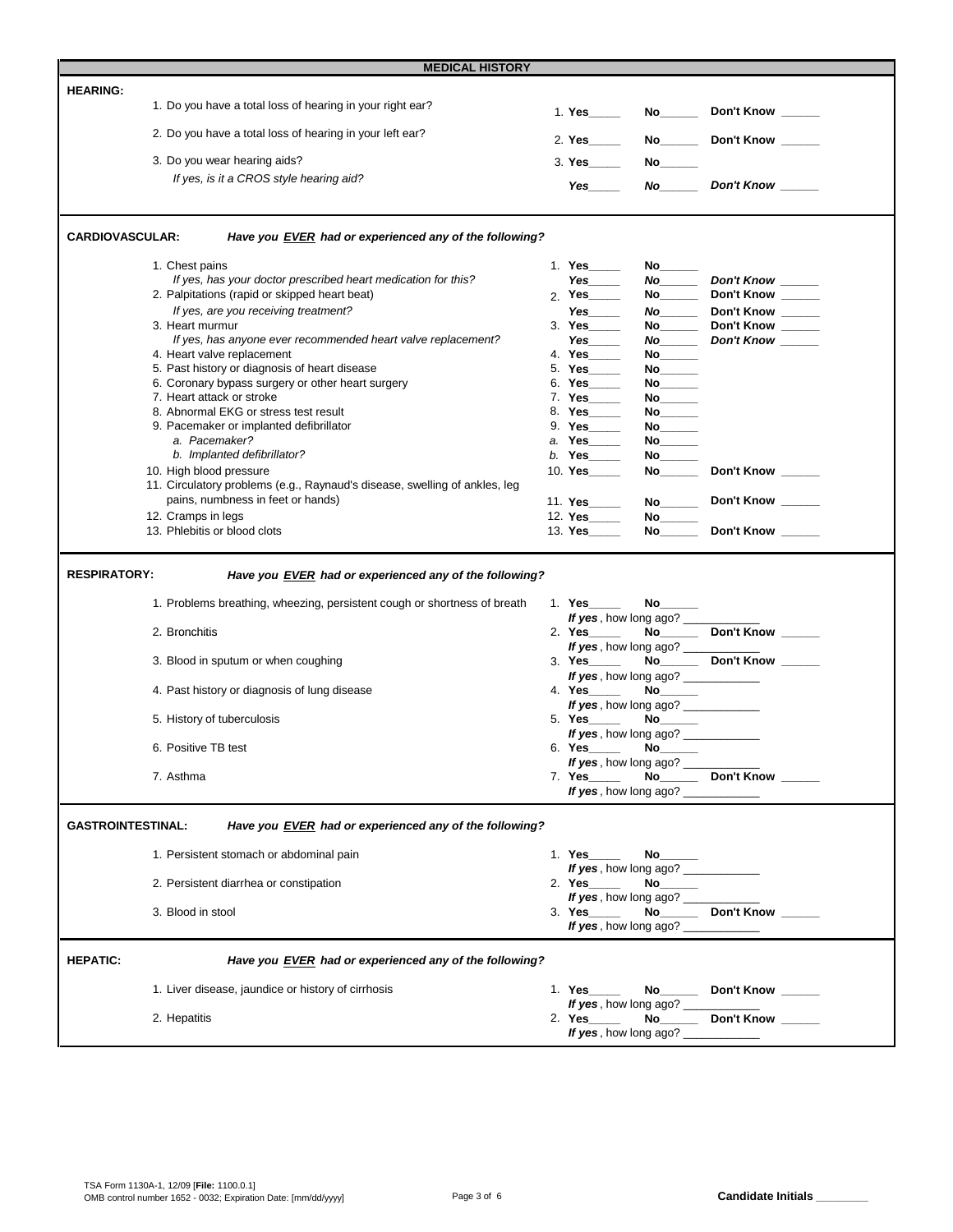**MEDICAL HISTORY (continued)**

| <b>MUSCULOSKELETAL / ORTHOPEDIC:</b> |                                                  |                                                                                                                                        | Have you EVER had or experienced any of the following?                                                                                                                                                                  |                                     |                                                                                                                           |                                                  |
|--------------------------------------|--------------------------------------------------|----------------------------------------------------------------------------------------------------------------------------------------|-------------------------------------------------------------------------------------------------------------------------------------------------------------------------------------------------------------------------|-------------------------------------|---------------------------------------------------------------------------------------------------------------------------|--------------------------------------------------|
|                                      | 1. Amputated hand or missing hand                |                                                                                                                                        |                                                                                                                                                                                                                         | 1. Yes $\qquad$                     | No $\qquad$                                                                                                               |                                                  |
|                                      | 2. Any other amputation (e.g., leg, finger, toe) |                                                                                                                                        |                                                                                                                                                                                                                         | 2. Yes_____                         | No the set of the set of the set of the set of the set of the set of the set of the set of the set of the set o           |                                                  |
|                                      | 3. Back pain                                     |                                                                                                                                        |                                                                                                                                                                                                                         |                                     |                                                                                                                           |                                                  |
|                                      | a. How often do you experience it?               |                                                                                                                                        |                                                                                                                                                                                                                         | a. Frequently _____ Occasionally __ |                                                                                                                           |                                                  |
|                                      |                                                  | b. How often do you take medication for your pain?                                                                                     |                                                                                                                                                                                                                         |                                     |                                                                                                                           | b. Frequently _____ Occasionally _____ Never ___ |
|                                      | 4. Back surgery                                  |                                                                                                                                        |                                                                                                                                                                                                                         | 4. Yes                              | No                                                                                                                        |                                                  |
|                                      | 5. Back injury                                   |                                                                                                                                        |                                                                                                                                                                                                                         | 5. Yes _____                        | No $\qquad$                                                                                                               |                                                  |
|                                      | 6. Joint pain or swelling                        |                                                                                                                                        |                                                                                                                                                                                                                         | 6. Yes _______                      |                                                                                                                           |                                                  |
|                                      | 7. Loss of joint or limb movement                |                                                                                                                                        |                                                                                                                                                                                                                         | 7. Yes_____                         |                                                                                                                           |                                                  |
|                                      | 8. Loss of strength or muscle weakness           |                                                                                                                                        |                                                                                                                                                                                                                         | 8. Yes_____                         |                                                                                                                           |                                                  |
|                                      | 9. Difficulty walking                            |                                                                                                                                        |                                                                                                                                                                                                                         |                                     | No $\qquad$                                                                                                               |                                                  |
|                                      | 10. Difficultly bending, stooping or squatting   |                                                                                                                                        |                                                                                                                                                                                                                         | 10. Yes                             | No                                                                                                                        |                                                  |
|                                      |                                                  |                                                                                                                                        | 11. Difficulty reaching overhead, moving arms in all directions at shoulders                                                                                                                                            | 11. Yes                             | $\mathsf{No}$                                                                                                             |                                                  |
|                                      | 12. Arthritis, rheumatism, bursitis or gout      |                                                                                                                                        |                                                                                                                                                                                                                         | 12. Yes_____                        |                                                                                                                           | Don't Know                                       |
|                                      | 13. Bone, joint, or other deformity              |                                                                                                                                        |                                                                                                                                                                                                                         | 13. Yes                             | No $\_\_$                                                                                                                 |                                                  |
|                                      |                                                  | 14. Foot problems (aching, pain when walking in bare feet)                                                                             |                                                                                                                                                                                                                         | 14. Yes_____                        |                                                                                                                           |                                                  |
|                                      | 16. Any neck (cervical spine) surgery            | 15. Any orthopedic surgery within the past two years                                                                                   |                                                                                                                                                                                                                         | 15. Yes_____<br>16. Yes_____        |                                                                                                                           |                                                  |
|                                      |                                                  | 17. Any neck (cervical spine) problems or disorder                                                                                     |                                                                                                                                                                                                                         | 17. Yes_____                        |                                                                                                                           |                                                  |
|                                      |                                                  | 18. Any fracture(s) with symptoms and/or abnormal range of motion                                                                      |                                                                                                                                                                                                                         | 18. Yes                             |                                                                                                                           | Don't Know                                       |
|                                      | 19. Plate, pin, or rod in any bone               |                                                                                                                                        |                                                                                                                                                                                                                         | 19. Yes                             | No l                                                                                                                      |                                                  |
|                                      |                                                  | At least 1 to 2 hours in an 8-hour workday<br>At least 3 to 4 hours in an 8-hour workday<br>At least 5 to 6 hours in an 8-hour workday | Less than 1 hour in an 8-hour workday                                                                                                                                                                                   |                                     |                                                                                                                           |                                                  |
|                                      | against a table or wall:                         | Less than 1 hour in an 8-hour workday<br>At least 1 to 2 hours in an 8-hour workday                                                    | 21. Check the statement below that best describes how long you can stand and walk continuously without sitting or leaning<br>I am physically able to stand and walk continuously without taking a break for a total of: |                                     |                                                                                                                           |                                                  |
|                                      |                                                  | At least 3 to 4 hours in an 8-hour workday<br>At least 5 to 6 hours in an 8-hour workday                                               |                                                                                                                                                                                                                         |                                     |                                                                                                                           |                                                  |
|                                      | 22. Do you have any lifting restrictions?        | If yes, what is the maximum weight you are allowed to lift?                                                                            |                                                                                                                                                                                                                         | 22. Yes                             | No the set of the set of the set of the set of the set of the set of the set of the set of the set of the set o<br>pounds |                                                  |
|                                      |                                                  | Lift and/or carry (including upward pulling) a maximum of:                                                                             | 23. Place a check next to the response that best describe how often you lift and/or carry objects for each weight category:                                                                                             |                                     |                                                                                                                           |                                                  |
|                                      | Weight                                           | Never / Rarely                                                                                                                         | Occasionally                                                                                                                                                                                                            |                                     | Frequently                                                                                                                |                                                  |
|                                      |                                                  | 0 to 2 times per year                                                                                                                  | 1 to 2 times per month                                                                                                                                                                                                  |                                     | Once per week or more                                                                                                     |                                                  |
|                                      | 30 pounds                                        | Never or Rarely                                                                                                                        | Occasionally                                                                                                                                                                                                            | Frequently                          |                                                                                                                           |                                                  |
|                                      | 50 pounds                                        | Never or Rarely                                                                                                                        | Occasionally_                                                                                                                                                                                                           | Frequently                          |                                                                                                                           |                                                  |
|                                      | 70 pounds                                        | Never or Rarely<br>24. How often do you participate in each of the following activities?                                               | Occasionally                                                                                                                                                                                                            | Frequently                          |                                                                                                                           |                                                  |
|                                      |                                                  | Never / Rarely                                                                                                                         |                                                                                                                                                                                                                         |                                     |                                                                                                                           |                                                  |
|                                      | Weight                                           | 0 to 2 times per year                                                                                                                  | Occasionally<br>1 to 2 times per month                                                                                                                                                                                  |                                     | <b>Frequently</b><br>Once per week or more                                                                                |                                                  |
|                                      | Climb (Stairs)                                   | Never or Rarely                                                                                                                        | Occasionally _                                                                                                                                                                                                          | Frequently                          |                                                                                                                           |                                                  |
|                                      | Stoop/Bend/Squat                                 | Never or Rarely                                                                                                                        | Occasionally_                                                                                                                                                                                                           | Frequently                          |                                                                                                                           |                                                  |

25. **If you have a limitation performing any of the tasks listed below, place a check in the box (right, left) that corresponds to the side of your body with the limitation. Otherwise, check "No Limitations".**

- a. Can handle or pick up objects from a table with fingers
- b. Can feel objects with fingers and hands (sensation)
- c. Can touch finger tips to palm to make a fist
- d. Can bend elbow and touch fingers to shoulder

| Limitations | No   |             |
|-------------|------|-------------|
| Right       | Left | Limitations |
|             |      |             |
|             |      |             |
|             |      |             |
|             |      |             |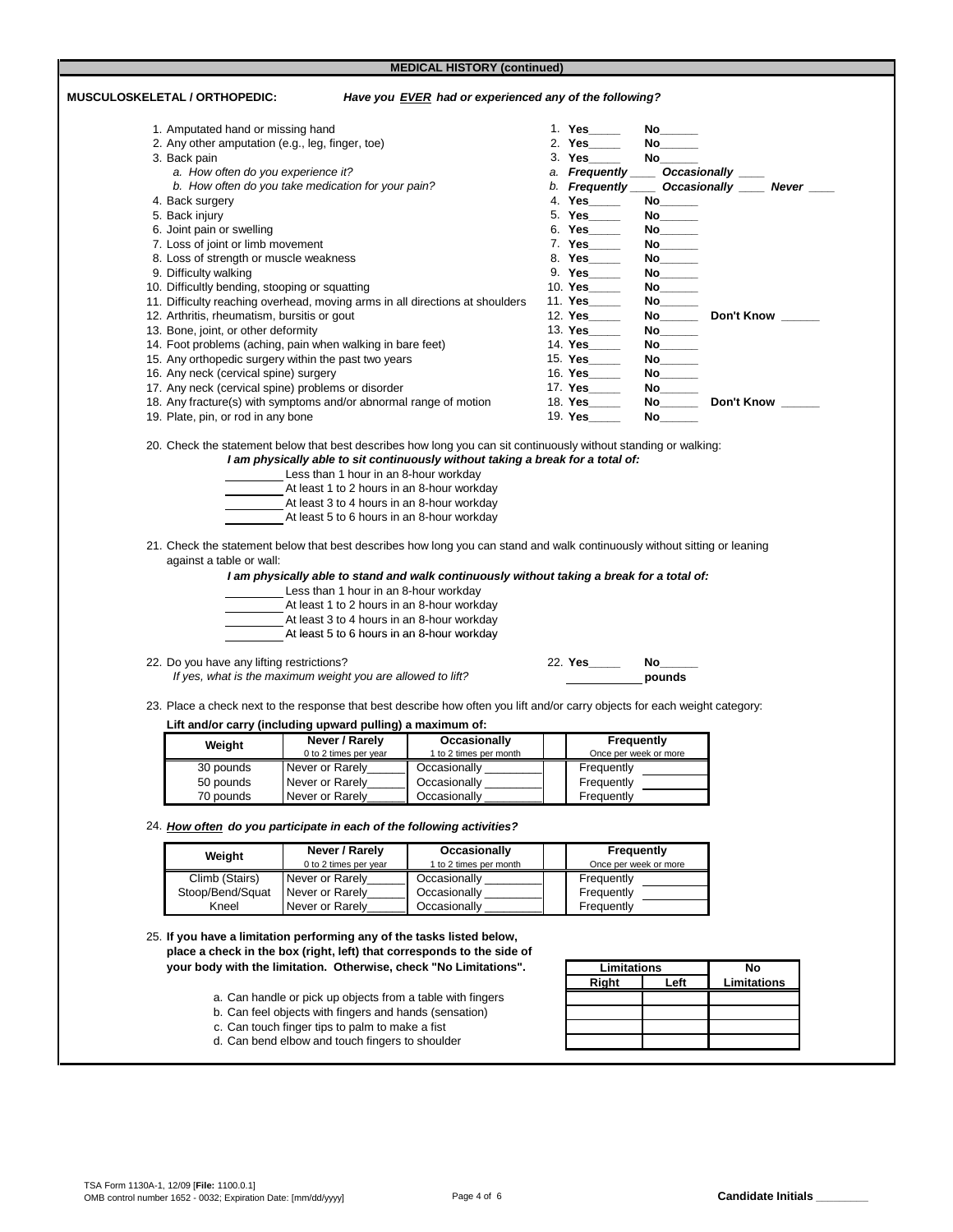| <b>MEDICAL HISTORY (continued)</b>                                                                                           |                                                                      |  |  |  |  |  |  |
|------------------------------------------------------------------------------------------------------------------------------|----------------------------------------------------------------------|--|--|--|--|--|--|
| <b>ENDOCRINE:</b><br>Have you EVER had or experienced any of the following?                                                  |                                                                      |  |  |  |  |  |  |
| 1. Diabetes                                                                                                                  | 1. Yes______<br>No____________ Don't Know ________                   |  |  |  |  |  |  |
| 2. Thyroid disease                                                                                                           | 2. Yes ________ No _______ Don't Know ______                         |  |  |  |  |  |  |
| 3. Anemia                                                                                                                    | 3. Yes_________ No________ Don't Know ______                         |  |  |  |  |  |  |
| 4. Blood disorder                                                                                                            | 4. Yes No Don't Know                                                 |  |  |  |  |  |  |
| Have you EVER had or experienced any of the following?<br><b>NEUROLOGICAL:</b>                                               |                                                                      |  |  |  |  |  |  |
| 1. Localized weakness, numbness, tingling, or loss of sensation in hands,                                                    |                                                                      |  |  |  |  |  |  |
| legs, or feet                                                                                                                | If yes, how long ago?                                                |  |  |  |  |  |  |
| 2. Seizures                                                                                                                  | 2. Yes_________ No_________ Don't Know _______                       |  |  |  |  |  |  |
|                                                                                                                              | If yes, how long ago? ____________                                   |  |  |  |  |  |  |
| 3. Tremors or shakiness                                                                                                      | 3. Yes No Don't Know                                                 |  |  |  |  |  |  |
|                                                                                                                              | If yes, how long ago? ___________                                    |  |  |  |  |  |  |
| 4. Fainting or dizziness                                                                                                     | If yes, how long ago?                                                |  |  |  |  |  |  |
| 5. Head injury                                                                                                               | 5. Yes ________ No _______ Don't Know ______                         |  |  |  |  |  |  |
|                                                                                                                              | If yes, how long ago?                                                |  |  |  |  |  |  |
| 6. Wear a brace or back support                                                                                              |                                                                      |  |  |  |  |  |  |
|                                                                                                                              | If yes, how long ago?                                                |  |  |  |  |  |  |
| 7. Frequent or severe headaches                                                                                              |                                                                      |  |  |  |  |  |  |
|                                                                                                                              | If yes, how long ago? ____________                                   |  |  |  |  |  |  |
| 8. Nerve injury                                                                                                              | 8. Yes__________ No__________ Don't Know _______                     |  |  |  |  |  |  |
|                                                                                                                              | If yes, how long ago?                                                |  |  |  |  |  |  |
| 9. Paralysis                                                                                                                 | If yes, how long ago?                                                |  |  |  |  |  |  |
|                                                                                                                              |                                                                      |  |  |  |  |  |  |
|                                                                                                                              |                                                                      |  |  |  |  |  |  |
| <b>PSYCHOLOGICAL:</b><br>Have you EVER had or experienced any of the following?<br>1. Counseling or psychiatric consultation |                                                                      |  |  |  |  |  |  |
|                                                                                                                              | If yes, how long ago?                                                |  |  |  |  |  |  |
| 2. Episodes of depression                                                                                                    | 2. Yes_________ No________ Don't Know ______                         |  |  |  |  |  |  |
|                                                                                                                              | If yes, how long ago? ____________                                   |  |  |  |  |  |  |
| 3. Periods of nervousness or anxiety                                                                                         | 3. Yes_________ No_________ Don't Know _______                       |  |  |  |  |  |  |
|                                                                                                                              | If yes, how long ago? ____________                                   |  |  |  |  |  |  |
| 4. Prescribed medication for a mental health condition                                                                       | 4. Yes_________ No_________ Don't Know _______                       |  |  |  |  |  |  |
|                                                                                                                              | If yes, how long ago?                                                |  |  |  |  |  |  |
| 5. History of alcoholism or alcohol use                                                                                      | 5. Yes_________ No_________ Don't Know _______                       |  |  |  |  |  |  |
|                                                                                                                              | If yes, how long ago?                                                |  |  |  |  |  |  |
| 6. History of substance or drug use                                                                                          | 6. Yes________ No________ Don't Know ______<br>If yes, how long ago? |  |  |  |  |  |  |
| 7. Suicide attempt or plans                                                                                                  | 7. Yes No. 10                                                        |  |  |  |  |  |  |
|                                                                                                                              | If yes, how long ago? ____________                                   |  |  |  |  |  |  |
|                                                                                                                              |                                                                      |  |  |  |  |  |  |
| <b>GENERAL HISTORY</b>                                                                                                       |                                                                      |  |  |  |  |  |  |
| Answer the following questions:                                                                                              |                                                                      |  |  |  |  |  |  |
| 1. Have you had an organ transplant?                                                                                         |                                                                      |  |  |  |  |  |  |
| 2. Are you currently using, or have you in the past used, any narcotic                                                       |                                                                      |  |  |  |  |  |  |
| medication or other prescription painkiller?                                                                                 | 2. Yes<br>No l                                                       |  |  |  |  |  |  |
| 3. Are you currently using, or have you in the past used, sedating                                                           |                                                                      |  |  |  |  |  |  |
| medication or tranquilizers?                                                                                                 | 3. Yes______<br>Don't Know                                           |  |  |  |  |  |  |
| 4. Do you currently have or in the past had a hernia?                                                                        | 4. Yes<br>No Don't Know                                              |  |  |  |  |  |  |
| a. Has it been surgically repaired?                                                                                          | a. Yes______<br>No                                                   |  |  |  |  |  |  |
| b. Date of repair?<br>5. Do you have any skin problems/disease (e.g., urticaria, eczema,                                     |                                                                      |  |  |  |  |  |  |
| dermatitis, psoriasis)?                                                                                                      | 5. Yes__________ No________ Don't Know ______                        |  |  |  |  |  |  |
| 6. Do you currently have or in the past had cancer?                                                                          |                                                                      |  |  |  |  |  |  |
|                                                                                                                              |                                                                      |  |  |  |  |  |  |
|                                                                                                                              |                                                                      |  |  |  |  |  |  |
| c. Date of last treatment?                                                                                                   |                                                                      |  |  |  |  |  |  |
|                                                                                                                              |                                                                      |  |  |  |  |  |  |
| 7. Do you have narcolepsy or a sleep disorder?                                                                               | 7. Yes___________ No__________ Don't Know _______                    |  |  |  |  |  |  |
| 8. Do you use tobacco?                                                                                                       | 8. Yes______                                                         |  |  |  |  |  |  |

 $\mathbf I$